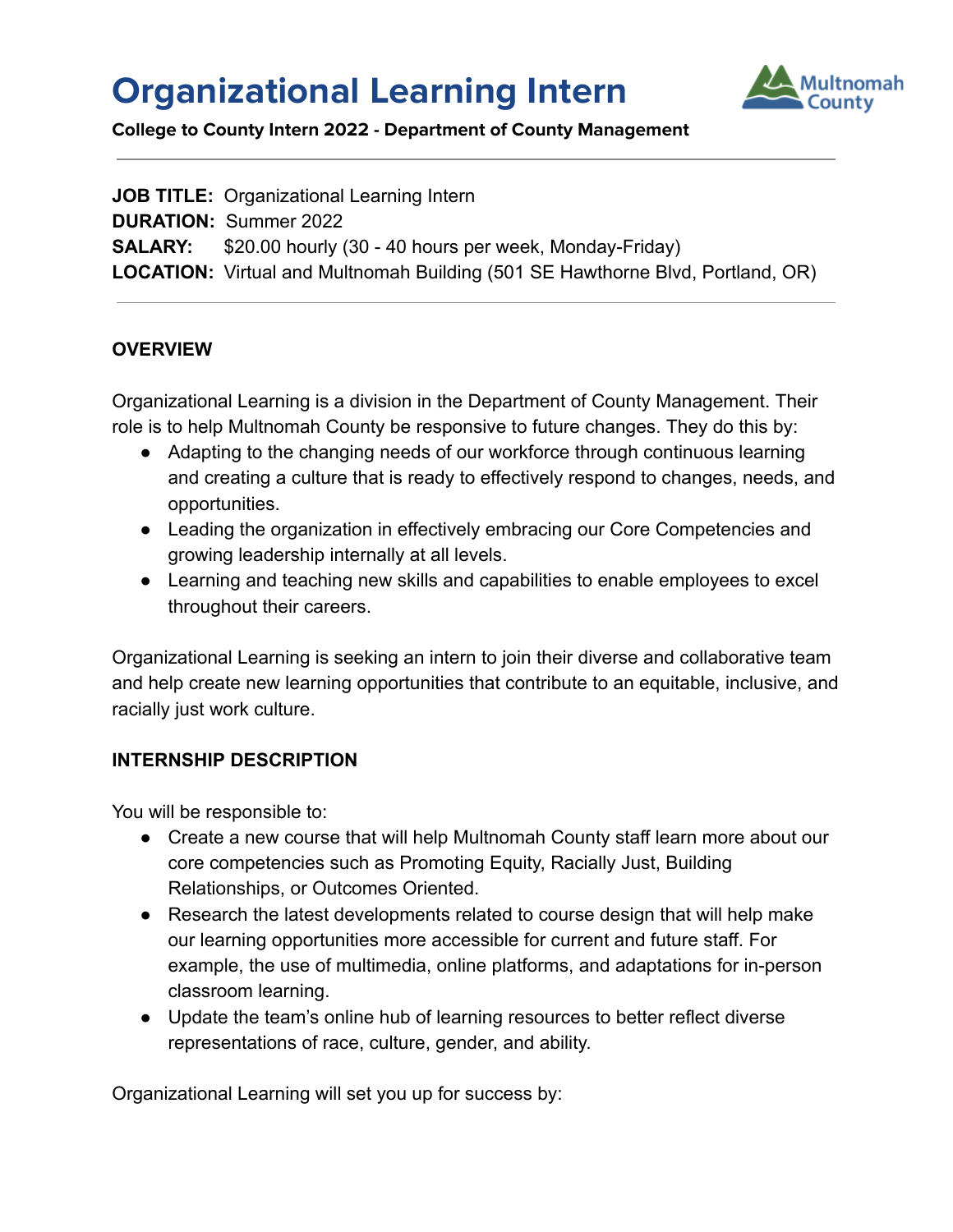- Working with your strengths and growth interests (e.g., facilitating, presenting, planning, and strategizing).
- Coordinating a project with you that will be mutually beneficial for you and Multnomah County.
- Matching you with a liaison who will regularly check in with you.
- Connecting you to key staff who can help deepen your understanding about public service, Multnomah County, and the field of learning and development.

A successful candidate will have the following minimum qualifications:

- Commitment to promoting equity and becoming racially just.
- Experience with collaborating with people of diverse backgrounds toward positive project outcomes.
- Experience with managing a project from start to finish.
- Ability to work independently via a remote/virtual environment.
- Familiarity with Google Suite (e.g., Gmail, Calendar, Meet, Drive, Docs, and Slides).

**COVID-19 Vaccination Requirement:** To protect the health of the community and employees, Multnomah County requires employees to be fully vaccinated against COVID-19 or have an approved medical or religious exception as a qualification of employment.

The rule applies to all employees, as allowable by law. Candidates who receive an offer of County employment must provide proof of vaccination upon hire or submit an exception request prior to their start date.

## **Veterans' Preference:**

Under Oregon Law, qualifying veterans may apply for veterans' preference for this recruitment. Review our [veterans' preference website](http://multco.us/jobs/veterans-preference-information-and-instructions) for details about eligibility and how to apply.

For veterans qualified for Veterans' Preference: If you believe you have skills that would transfer well to this position and/or special qualifications that relate to this position, please list those skills and/or qualifications.

**Diversity and Inclusion**: At Multnomah County, we don't just accept differences; we value it and support it to create a culture of dignity and respect for our employees.